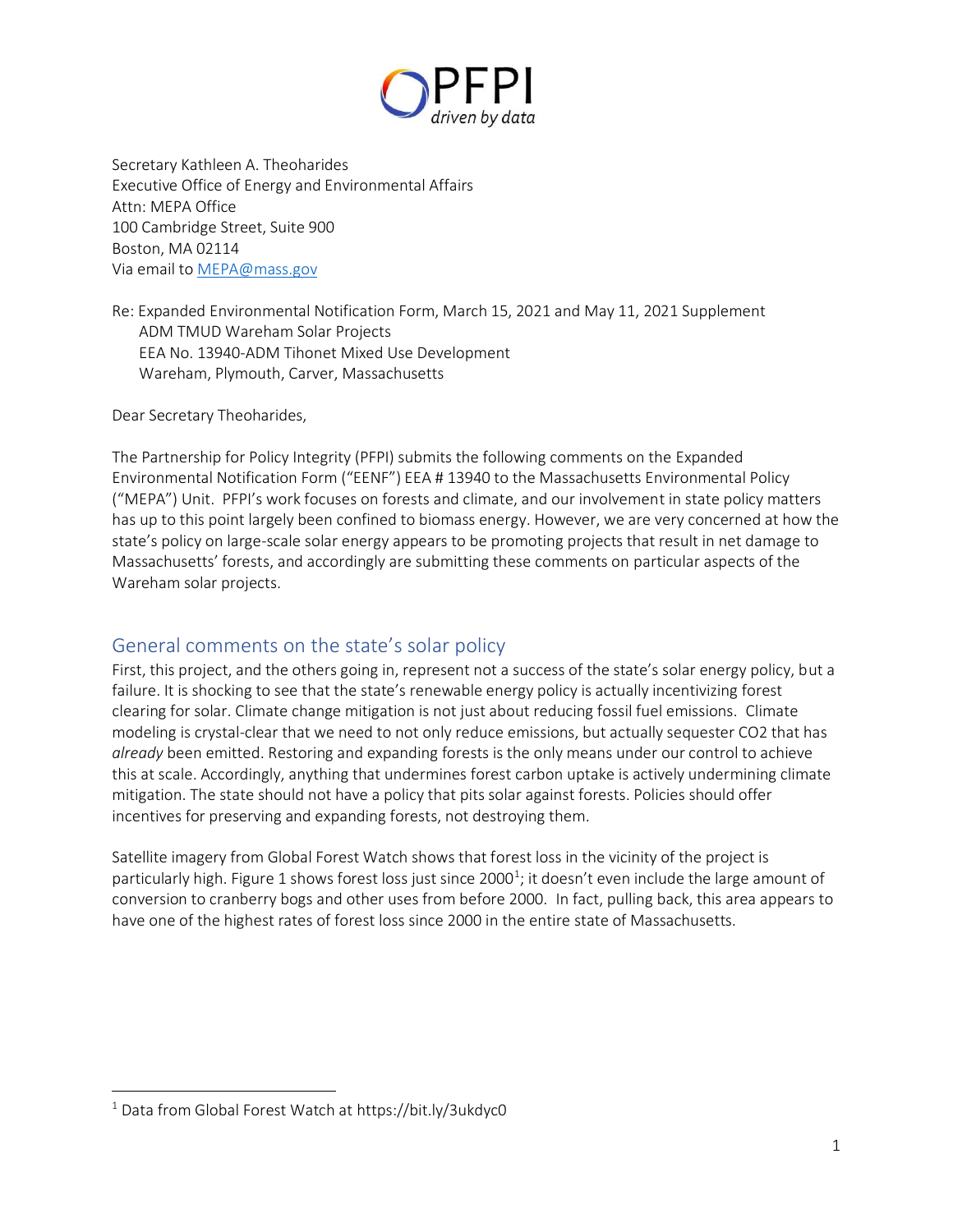

Figure 1. Global Forest Watch overview of forest loss in the area of the project. The three proposed solar fields are marked with black dots.

Regarding this specific project, it is tone-deaf for the EENF to claim (page 11) that "*Furthermore, the Master Plan's Natural and Cultural Resources Goal 1 is to, 'Coordinate and strategically implement several ongoing efforts to increase climate resilience in Wareham.' While the Project will not contribute directly to climate resilience specifically in Wareham, it will advance the Commonwealth's renewable energy initiatives, which broadly address the issues surrounding climate change*."

We would argue that any project that causes more forest loss in Wareham is actually undermining the town's climate resilience.

### General comments on the project

#### These projects are extraordinarily damaging

Using Google Earth to view other solar projects installed in the same area as the proposal makes it evident how damaging these projects are. Removal of forest and land preparation scrapes the soil down to essentially white sand, and even beyond this, further sand mining is occurring. This essentially resets the ecosystem to where it was right after the glaciers retreated. Transpiration from vegetation cools and moistens the air, but the sand pit is a glaring, radiating zone without any ability to affect or modify its microclimate. The subsoil is sterile sand with few available nutrients, meaning nothing much will grow here again in any human timeframe, even after the solar panels are removed. This may be within the owner's rights – but why is it being subsidized with Massachusetts clean energy subsidies? Approval of the project and receipt of the subsidies should at a minimum be made contingent on the ability to fully restore the site to forest. In few years, these projects are going to be seen as dinosaurs and be viewed with shame for the forest destruction they caused. Assuming a sane climate policy prevails, forest protection and restoration will be prioritized, and solar will be built in places that are already sacrifice zones, such a parking lots, road medians, and perhaps the cranberry bogs of Wareham.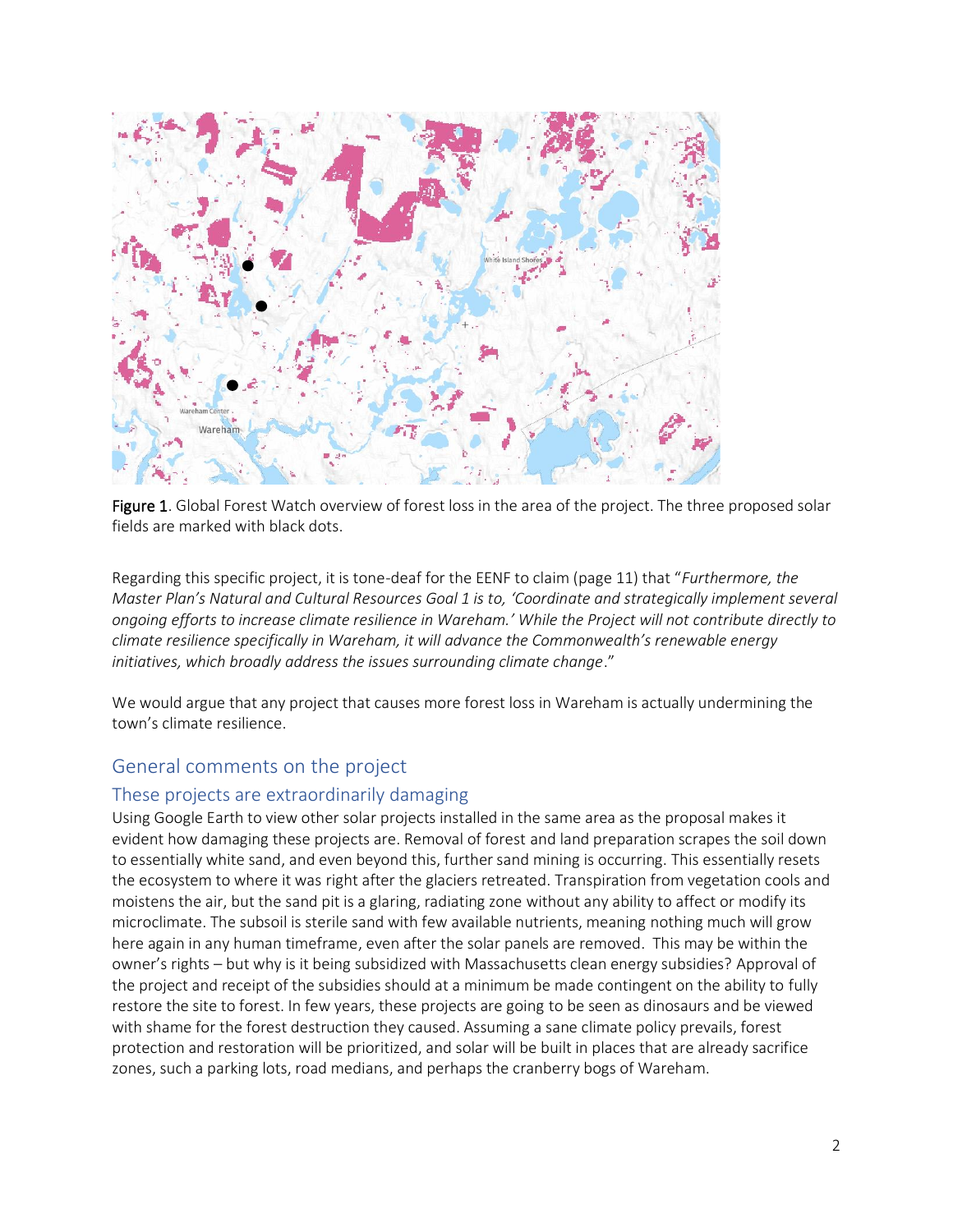

Figure 2. A recent solar and sand mining project in the vicinity of the proposed project (at 41.800214°, -70.703461°)

# Comments on the analysis for the proposal

The proposal contains questionable assumptions and analyses in at least two respects – consideration of mitigation for the loss of forests, and consideration of net GHG impacts of the project.

### Mitigation of habitat loss

The 2014 certificate on the ENF states, "*NHESP indicates that a long term net benefit can be developed through a) permanent protection of appropriate habitat in the vicinity of previously designated conservation areas, and b) providing funding for long-term habitat management to benefit the affected species*."

We wonder if the program would use similar language today. There is no "net" benefit given the accelerating forest loss in the region, as shown in Figure 1.

At page 5 of the March 2021 EENF, it states, "*Although portions of the 150 Tihonet Road PV+ES Project lie*  within identified but unmapped pine barrens habitat, the Proponent is coordinating with NHESP and will *undertake appropriate mitigation in the form of conservation lands and habitat funding*."

Even if these minimal set-asides are actually happening, this does not constitute "mitigation" given that the entire pine barrens ecosystem is being obliterated where the solar panels are installed. Setting aside other land for conservation is nice, but there is a net loss of ecosystem that is occurring. There is no "mitigation."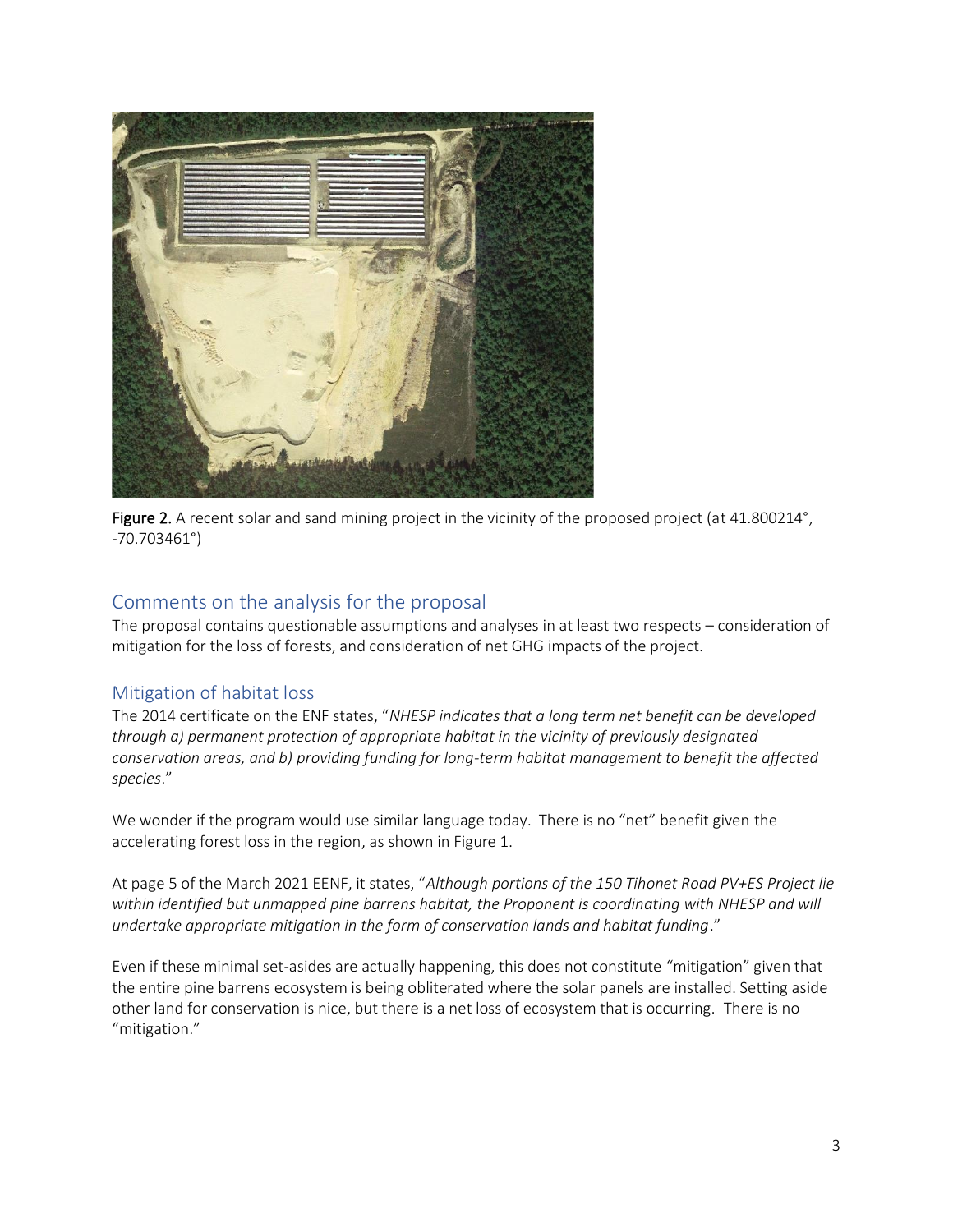### Other impacts

The loss of vegetation also changes the hydrology of the site. The proponent is developing stormwater retention basins, the planning for which needs to take into account changes in rainfall amount and intensity now underway with climate change. Has this occurred? Does the modeling actually recognize non-stationarity of rainfall?

The ponds already have issues with dissolved oxygen and phosphorous pollution, which is evident with satellite photos that show extensive algae growth. Also, it appears that there is potentially some planting activity planned for the area under the solar panels. We wonder if the project will use herbicides to reduce growth of the meadow? If so, has the potential for water contamination been evaluated, given the sandy soils and the proximity to ponds?

We also note that wetland resources in this rare pine barrens ecosystem are being disturbed. This area of eastern MA has extremely fragile ecosystems. It seems a real failure of state policy, both in terms of MEPA review and in terms of solar incentives, that this project is moving forward and seemingly headed for state approval and even financial support.

# GHG analysis

### Failure of the state to provide guidance

The 2014 certificate discusses developing a protocol for evaluating GHG impacts, but apparently this has not been done. Why not? There has been plenty of time. There should have been a protocol for the proponents to follow, instead of being left to make it up as they go along. Why is the state so lax on these matters?

### Failure to include ecosystem carbon loss

In calculating the GHG "benefit" of the project, the proponent simply ignores the carbon emissions from removing the forest from the site. Why do they assume this is legitimate? It is not, because this is stored carbon. They appear to claim it would only be emitted to the atmosphere if it were burned (page 2 of memo), but in fact even if the trees were converted into long-lived wood products, a significant portion of the wood would be lost right away during processing.

The basic IPCC protocol for assessing emissions impacts of forest clearing treats felling trees as an instantaneous emission of stored carbon, though more refined approaches are possible when data are available. The appropriate protocol to require here appears to be the one for "Other Land"<sup>2</sup>:

### *Tier 1*

*A Tier 1 method follows the approach in Equation 2.16 in Chapter 2 where the amount of above-ground biomass that is removed is estimated by multiplying the area (e.g., forest area) converted annually to Other Land by the average carbon content of biomass in the land prior to conversion (BBEFORE). In this case, BAFTER in Equation 2.16 is set to zero by default. The default assumption for the Tier 1 calculation is that all carbon in biomass (less harvested wood products removed from the area) is released to the atmosphere immediately (i.e., in the first year after conversion) through decay processes either on- or off-site.*

*Tier 2* 

<sup>2</sup> https://www.ipcc-nggip.iges.or.jp/public/2006gl/pdf/4\_Volume4/V4\_09\_Ch9\_Other\_Land.pdf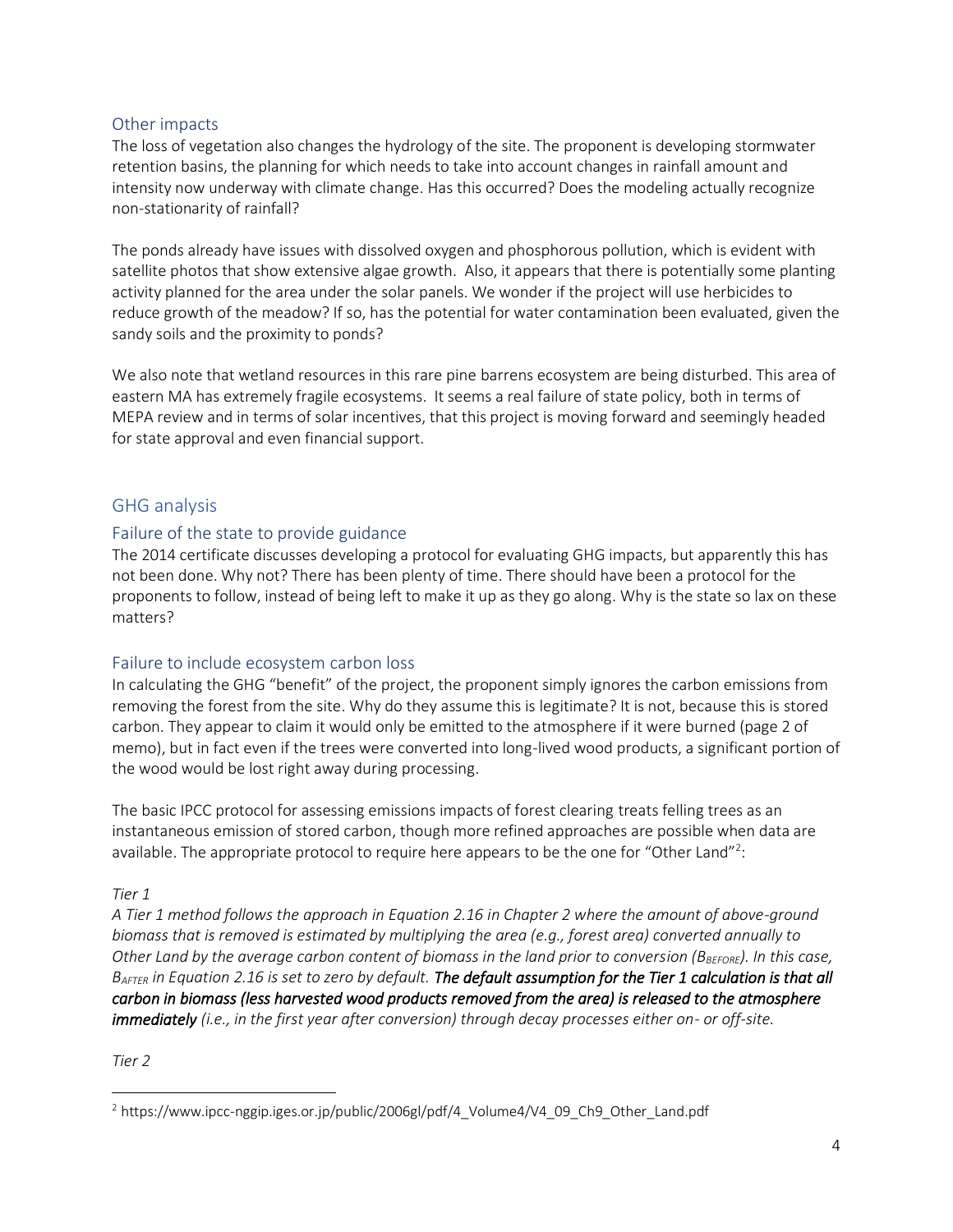*A Tier 2 method can be developed and used if country-specific data on carbon stocks before conversion to Other Land (i.e., BBEFORE in Equation 2.16) are obtainable. BAFTER remains at zero. In addition, under Tier 2, carbon losses can be apportioned to specific conversion processes, such as burning or harvesting. This allows for more accurate estimation of non-CO<sup>2</sup> greenhouse gas emissions. A portion of biomass removed is sometimes used as wood products or as fuel wood. Chapter 2, Section 2.4 provides the basic method for estimating non-CO<sup>2</sup> greenhouse gas emissions from biomass burning. Chapter 12 provides guidance for estimation techniques for carbon stored in harvested wood products.* 

### *Tier 3*

*A Tier 3 method requires more detailed data/information than the Tier 2 approach, e.g.,:* 

*• Geo-referenced disaggregated areas converted annually are used for each land use converted to Other Land;* 

- *Carbon densities are based on locally specific information and; and*
- *Biomass stock values are based on inventories and/or the model estimations.*

*• Where data are available, Tier 3 methods may be used to track the dynamic behaviour of carbon stocks and greenhouse gas emissions following conversion. Where the land remains in a vegetation-free state (due to severe degradation), there will generally be a continuing decline in carbon stocks. If this is not the case, countries should consider whether the land should be classified under another land use, as indicated in Chapter 3.*

In the case of this project, where stumps and roots will be removed, the lost of biomass carbon is especially notable. The loss of soil carbon is also extreme. According to the data the proponents themselves cite (from EPA), soil carbon can constitute more than 50 - 60% of ecosystem carbon. The total removal of topsoil and the layers of subsoil that are most likely to store soil organic carbon in dissolved forms also needs to be taken into consideration. The state should require the proponents to find data that accurately reflect the aboveground and belowground carbon loss, including from soils, and do the calculation properly.

# Failure to include timing of GHG emissions

The proponent draws attention to the future gain of carbon on the site, stating that the calculations are "likely conservative" because they do not include the carbon that will be sequestered in the "meadow" growing beneath the solar panels (to be planted?) and the future carbon sequestration in the forest that will replace the solar panels when the project is decommissioned. These hypothetical impacts are in the future, while the liquidation of site carbon is happening now, just when it is most urgent to reduce emissions. Carbon loss happening in the near term with certainty needs to be valued more highly than future potential carbon gain. Further, it appears that the proponent is actually misrepresenting the developer's intentions when they say the area will be reforested, because the developer is on video<sup>3</sup> as saying that after the "fad" of solar passes, the "junk" will be hauled away and the site will be turned into a housing development.

# Sequestration analysis is incorrect

The proponents' assessment of carbon emissions from the project is confined to estimates of future forest carbon sequestration that will be foregone. They analyze this using two approaches. The first approach uses data they say they obtained from Northeast Survey Consultants, but they do not say what the data are, or how they were obtained, though they do refer to diameter at breast height (DBH)

<sup>3</sup> https://www.youtube.com/watch?v=nh7fnq2y3Sg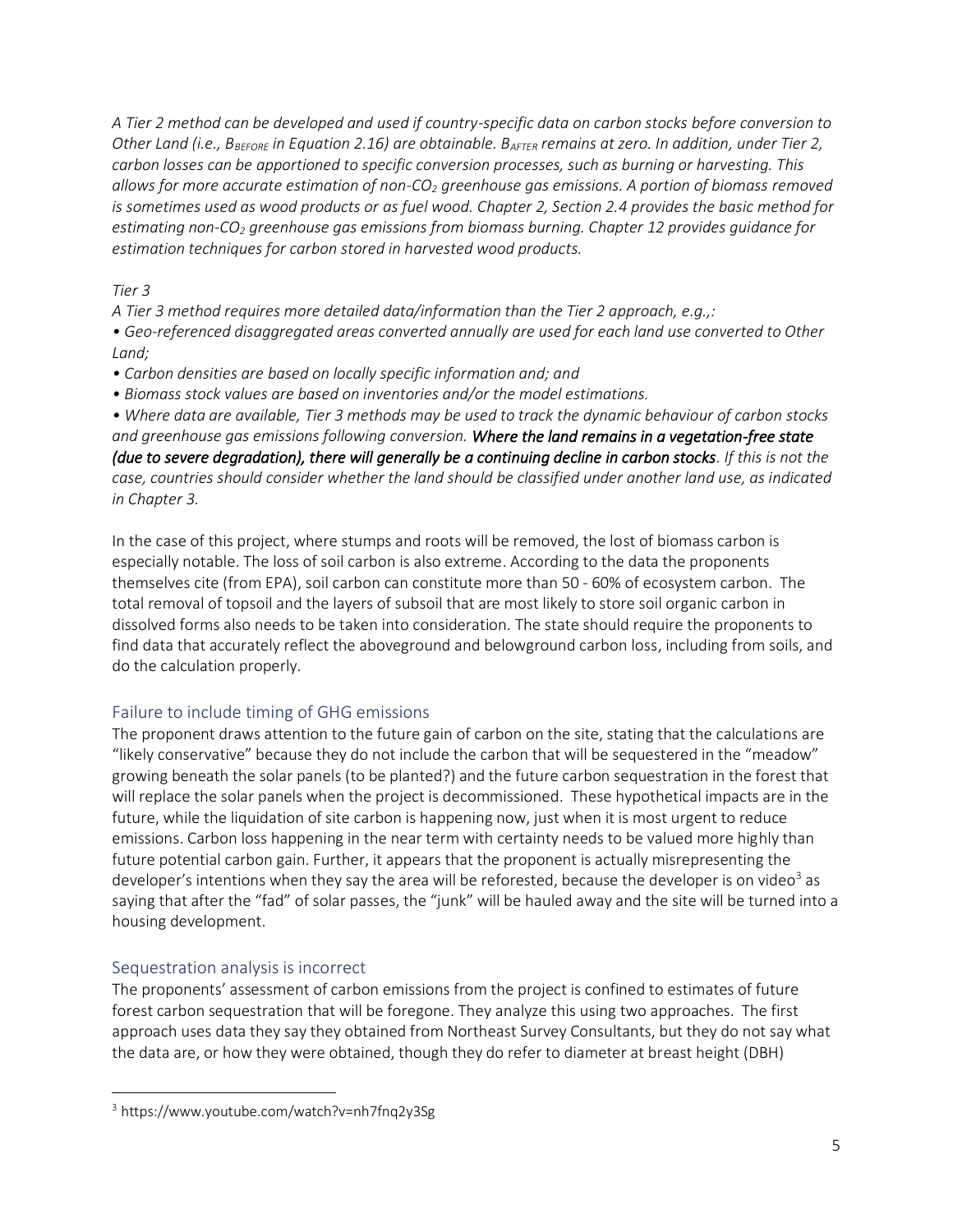measurements "where applicable." It is not clear what this means. It is also not clear how the tree volume estimates were made or how they relate to the DBH. The report further makes an error in converting the dry weight to green weight of  $72.5%$ , citing an unpublished online document<sup>4</sup> with no citations which states, "Taking all species in the table into account, the average tree is 72.5% dry matter and 27.5% moisture." This is not correct for trees in New England, where moisture content of freshly harvested wood is around 50% and sometimes more.

Given this failure and the proponents' evident unfamiliarity with protocols for ecosystem carbon assessment, we have no confidence in the approach to calculating increased DBH and volume through time, which uses a "simplified, linear growth rate formula." They do cite a reference for this approach, but it is not clear if their analysis of forest biomass takes into account the fact that trees with bigger circumference tend to also be taller, meaning their overall volume is greater. In fact, the regression curve that proponents provide for volume/weight (cubic meters) looks very similar to a standard curve of the relationship between diameter and area of a cross-section of a tree (square meters), which if the trunk is circular in cross-section would follow the relationship of "pi-r-squared." We graphed up that simple relationship (in blue) and overlaid it on the on the proponents' graph (Figure 3):



Figure 3. The graph of the relationship between diameter and area (square meters) overlaid on the proponents' graph of diameter and volume (cubic meters) translated in some unknown way to weight of biomass.

It appears that the proponents' analysis of biomass per stem does not correctly reflect the overall increase in volume, because it traces a relationship of DBH to stem cross-sectional area, rather than full tree volume. Further, a stem analysis does not really tell much about forest biomass as a whole, unless there is a detailed count of stems per acre, and the analysis includes the volume of stumps and roots. Even with that information, the analysis of carbon *stocks* is incomplete, because it does not include soil carbon. For an analysis of future sequestration (carbon sinks), however, soil carbon may be difficult to quantify.

For a more credible approach, at a minimum the proponents could use the USFS Forest Inventory and Analysis data and tools that the Forest Service makes available for estimating forest carbon stocks and sinks. Additionally, research suggests carbon sequestration by larger, older trees has in some cases been

<sup>4</sup> https://www.unm.edu/~jbrink/365/Documents/Calculating\_tree\_carbon.pdf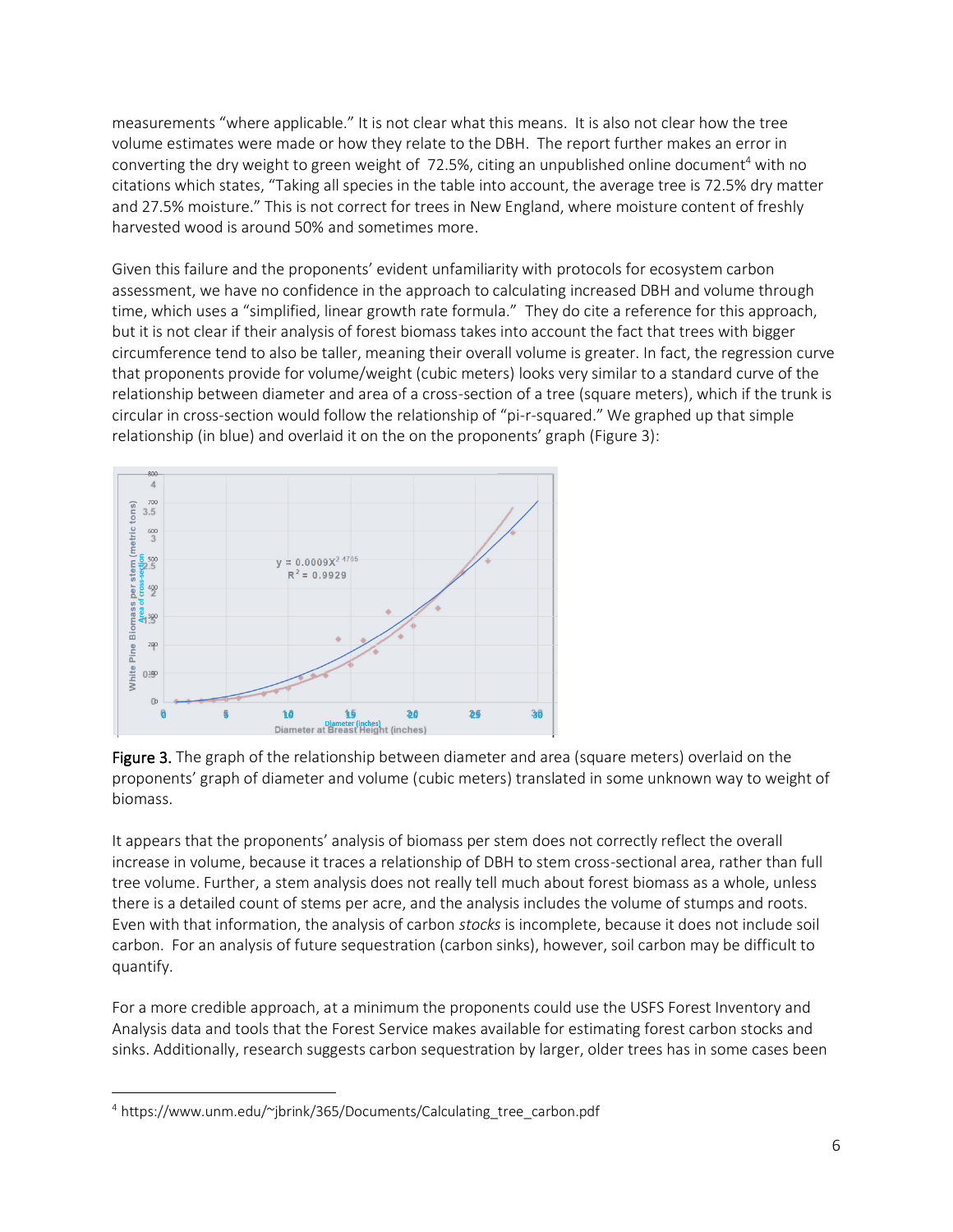underestimated, for instance see Stephenson et al 2014<sup>5</sup> and most recently Leverett et al 2021,<sup>6</sup> with Figure 1 from that paper reproduced below. While growth patterns from individual trees can not be directly extrapolated to whole stands, the data suggest that the *apparent* "slowing" of growth by older trees is often not reflected in their volume, which continues to increase.



Figure 4, which is Figure 1 from Leverett et al, 2021. *Changes in circumference, height and volume of a stand-grown individual eastern white pine (Pine #58) in three 50-y intervals. Upper panels (A) Change in circumference during 0–50, 50–100, and 100–150 years. (B) Change in height between 0–50, 50–100, and 100–150 years. (C) Change in above-ground tree volume (trunk plus limbs) between 0–50, 50–100, and 100–150 years. Lower panels (D) Cumulative circumference at 50, 100, and 150 years compared to cumulative above-ground volume. (E) Cumulative height at 50, 100, and 150 years compared to cumulative above-ground volume. On each lower panel initial slopes were matched to reflect the rapid change in circumference and height during the first 50-years interval. Note that volume is a proxy for above-ground carbon. Values for circumference, height and volume of Pine #58 were determined by a combination of direct measurement and chronosequence and described in the text and in Supplement.*

<sup>&</sup>lt;sup>5</sup> Stephenson, N. L., et al. (2014). "Rate of tree carbon accumulation increases continuously with tree size." Nature 507(7490): 90-93[. https://www.nature.com/articles/nature12914#Sec14.](https://www.nature.com/articles/nature12914#Sec14) Supplementary information at <https://www.nature.com/articles/nature12914#Sec14>

<sup>6</sup> Leverett, R. T., et al. (2021). "Older Eastern White Pine Trees and Stands Accumulate Carbon for Many Decades and Maximize Cumulative Carbon." Frontiers in Forests and Global Change 4(40). https://www.frontiersin.org/articles/10.3389/ffgc.2021.620450/full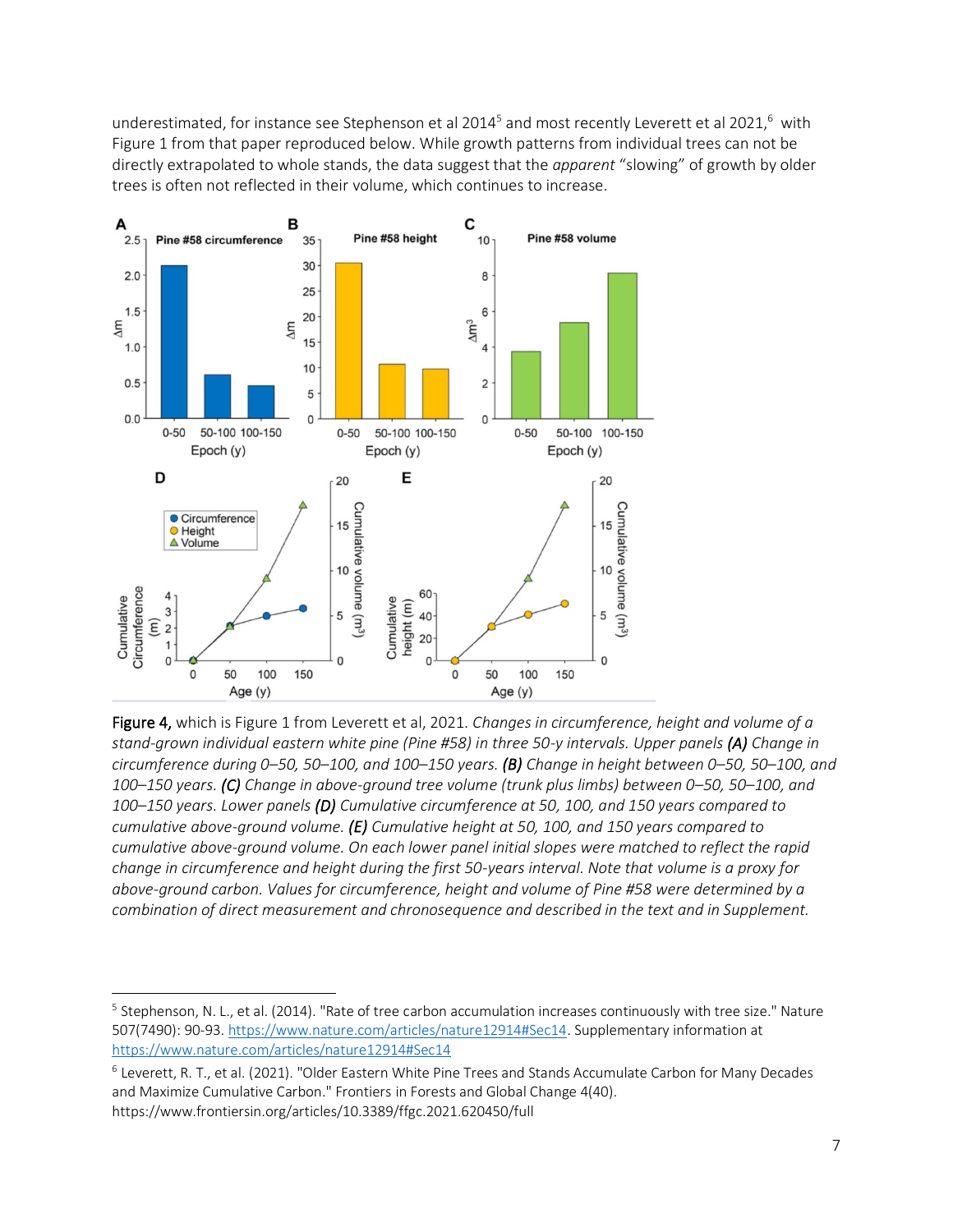The second approach employed by the proponents to estimate foregone sequestration relies on an EPA estimate of forest carbon stocks that includes soil carbon, deadwood, etc. However, the proponents incorrectly apportion sequestration based on stocks, assuming that because living biomass constitutes 31% of the ecosystem carbon, then it must be responsible for the same proportion of active carbon sequestration. If only this were true! If mineral soils added new carbon to stocks at the same rate as living biomass, maybe we wouldn't have a climate crisis (though we'd be up to our eyeballs in soil). In fact among the several problems with this analysis, the proponents have underestimated the amount of ecosystem carbon uptake for which living biomass is responsible, so have underestimated the total ecosystem C sink.

#### Assumption of fossil fuel displacement is not valid

The entire GHG benefit of the project is based on the assumption that it will displace fossil fuels. The proponents make several statements to this effect. However, for there to be a net reduction in GHG emissions, there does need to be actual, verifiable substitution. Climate warming is a function of the total amount of  $CO<sub>2</sub>$  loading, not the GHG intensity of generation. Therefore if solar and other relatively emission-free technology comes online, but the total amount of fossil fuel burning stays the same or increases, there will be no decrease in the amount of  $CO<sub>2</sub>$  emitted per year. Yes, it seems likely that fossil fueled electricity generation decreases as solar and wind generation come online and become cheaper, but the other thing that happens is that electricity use increases as consumers become aware that more "green" energy is available, and as electricity becomes cheaper. As electrification increases, for instance of vehicles, overall use will rise, keeping pressure on fossil generators to continue operating. Substitution can only occur if the total amount of electricity generation from fossil sources is capped<sup>7</sup> - otherwise there is simply additional generation, and no net reduction in emissions. As there is no requirement for fossil generation to be taken offline as new solar generation comes online, there can be no assumption that substitution is occurring – as attractive as this concept appears.

#### Valuing forests solely as "carbon sinks"

Overall, the very concept embodied in the EENF, that forests are valued in this context solely for their ability to sequester carbon is, frankly, insane. Yes, it is probably possible to calculate a GHG "benefit" to building the solar field and replacing forests, making dubious assumptions as the proponent does. In that case, why not clear all the forests in Wareham? Isn't that the logical outcome of such calculations? Perhaps the state should provide incentives to remove *all* the forest in eastern MA and replace it with solar – then we could claim even more GHG "reductions."

The obvious absurdity of that suggestion indicates that there is some scale at which this policy of allowing forest removal for solar no longer makes sense. To us, it seems obvious that this point has already been reached. Forest loss occurring for any reason is hugely counterproductive for ecosystem values and climate alike; clearing forests for solar, specifically, when there are so many alternative places it could be built, is repugnant.

 $^7$  Leturcq, P. (2020). "GHG displacement factors of harvested wood products: the myth of substitution." Scientific Reports 10(1): 20752. <https://doi.org/10.1038/s41598-020-77527-8>